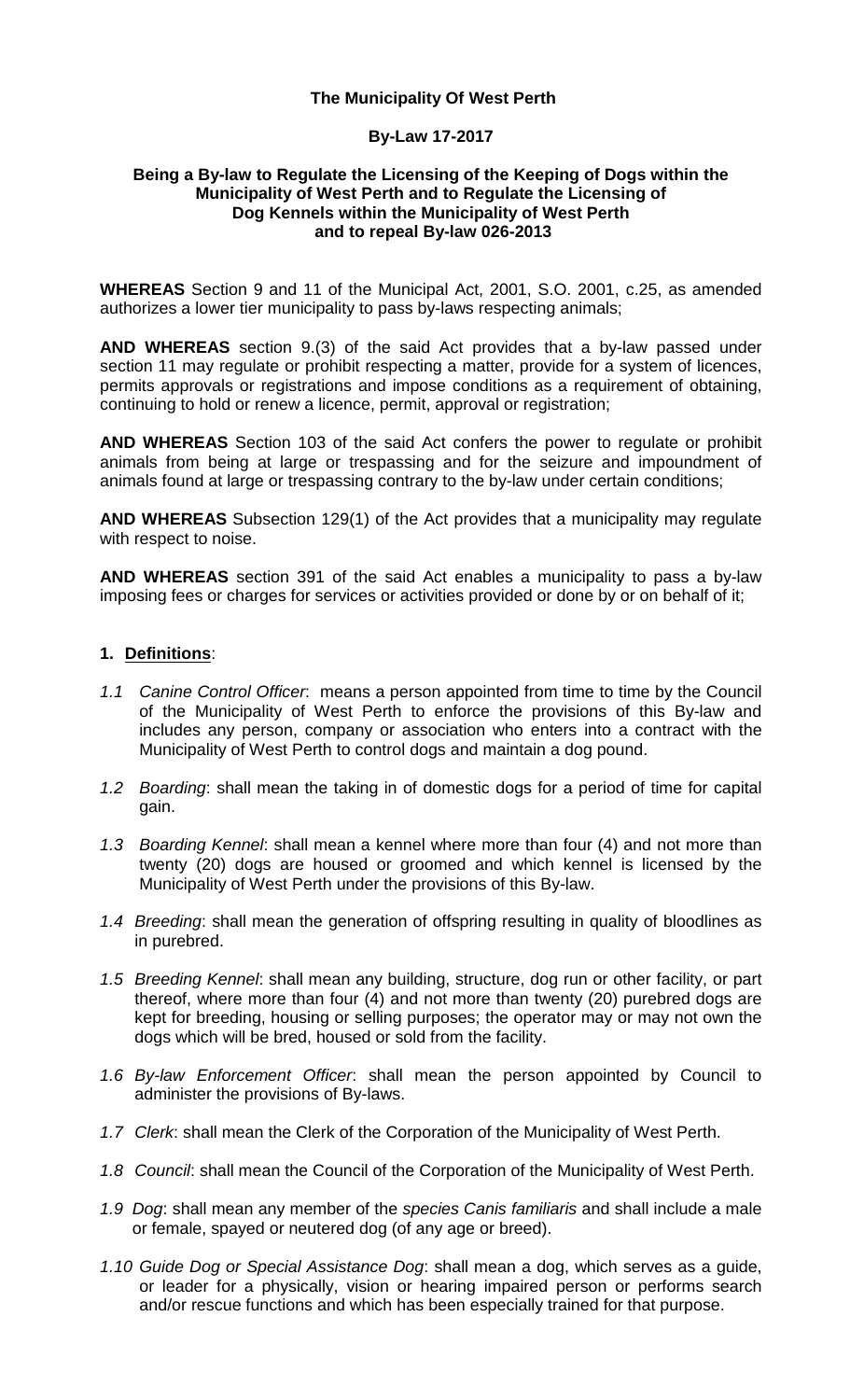- *1.11 Hunting/Sporting/Sled Dog Kennel*: shall mean any building, structure dog run or other facility where dogs are kept solely for the purpose of routinely entering into dog sled or other sporting event; or hunting dogs are kept for hunting purposes, but does not include a veterinarian clinic.
- *1.12 Kennel*: shall mean a separate establishment where more than four (4) and not more than twenty (20) dogs are housed, groomed, bred, boarded, trained or sold on a lot or parcel which complies with the Municipality of West Perth Zoning By-law No.100-1998.
- *1.13 Licence*: shall mean a certificate permitting an owner to operate a Boarding Kennel, Breeding Kennel or Hunting/Sporting/Sled Dog Kennel, issued by the Licensing Officer upon compliance with the provisions of this By-law.
- *1.14 Licensing Officer*: the Clerk or any other person(s) appointed by the Municipality for the purpose of administering and enforcing this By-law.
- *1.15 Municipality*: shall mean the Corporation of the Municipality of West Perth.
- *1.16 Owner*: shall mean any person, partnership, association or corporation who possesses or harbours a dog and "own", "owns", or "owned" have a corresponding meaning.
- *1.17 Ontario Society for the Prevention of Cruelty to Animal (OSPCA)*: shall mean the Ontario Society for the Prevention of Cruelty to Animals or any local branch.
- *1.18 Person*: shall mean an individual human being, his/her personal agent, heir, successors and assigns and shall include a corporation with or without share capital.
- *1.19 Pound*: shall mean the place so designated by the Council of the Municipality of West Perth.
- *1.20 Pound Fee*: includes any daily charge that may be collected by the operator of a pound.
- *1.21 Puppy Mill*: shall mean a breeder who produces puppies quickly with profit as the motivating factor and conducts no breeding program. There is little attention to placement, care, health and socialization practices. A puppy mill may or may not be dirty and overcrowded and the dogs may be neglected or abused because the breeder cannot properly handle the large number of dogs.
- *1.22 Purebred*: shall mean a dog registered with an association incorporated under the Animal Pedigree Act (Canada).
- *1.23 Running at Large*: shall mean a dog that is not on the property of the owner and not on a leash and/or under the control of a person responsible.
- *1.24 Schedule of Fees*: shall mean the Municipality's Schedule of Tariff and Fees approved under the authority of By-law that is passed for this purpose.
- *1.25 Treasurer*: shall mean the Treasurer of the Municipality of West Perth.
- *1.26 Waste Management*: shall mean an approved method of collecting, storing and disposal of waste as set out in the Environmental Protection Act, R.S.O. 1990, as amended from time to time and the regulations contained therein.
- *1.27 Zone*: shall mean a land use designation in a Zoning By-law passed under the provisions of The Planning Act.
- *1.28 Zoning By-Law*: refers to the Municipality of West Perth Zoning By-law No. 100- 1998, as amended.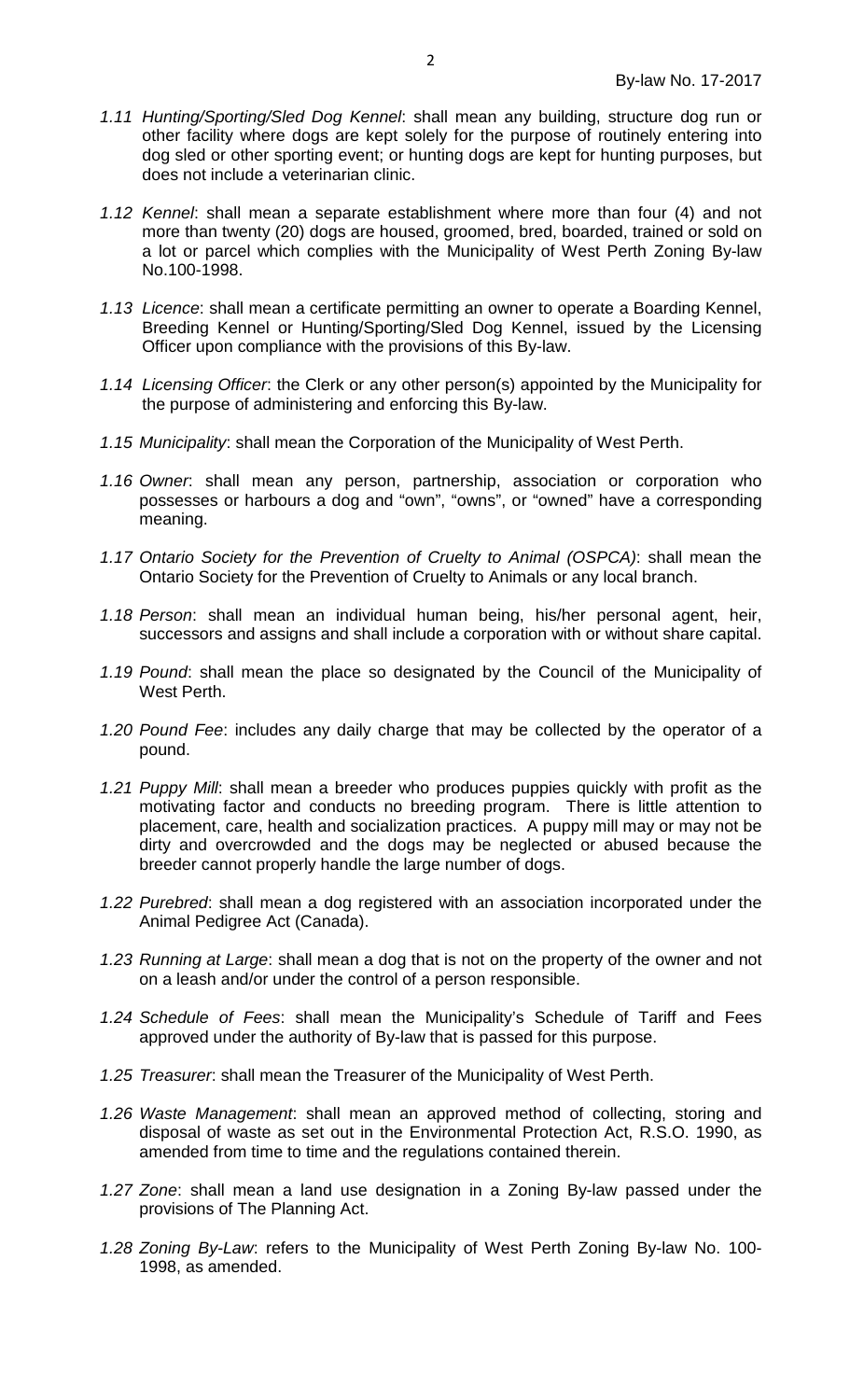### **PART 1 LICENSING OF DOGS WITHIN THE MUNICIPALITY OF WEST PERTH**

#### **2. Licensing and Fees for Domesticated Animals**

- 2.1 Every owner of a dog or dogs kept within the corporate limits of the Municipality shall in each calendar year pay to the Licensing Officer, or to a Canine Control Officer of the Municipality, a Dog Tag fee as set out in the Municipality of West Perth Tariff of Fees By-law.
- 2.2 Within ten (10) days of the purchase of a dog or bringing a dog into the Municipality, the owner of the dog shall ensure that a current Dog Tag has been purchased from the Municipality.
- 2.3 On payment of the fee or fees, the owner shall be furnished with a Dog Tag for each dog. This dog tag shall be kept securely affixed to the dog at all times, unless actively engaged in hunting, showing or dog trials.
- 2.4 No person shall use a dog tag on any dog other than that dog for which the said tag was issued.
- 2.5 Exemptions:
	- a. Dogs whose primary function on the premises is to serve as a *Guide Dog or Special Assistance Dog* for a sight impaired or hearing impaired individual are exempt from the tagging provisions of the by-law. Such dogs are required to be registered in a registry kept by the Municipality.
- 2.6 The Municipality of West Perth does not provide a refund or part refund of Dog Tag fees in the event a dog dies or if the owner is no longer in possession of the dog.
- 2.7 In accordance with Section 5.24 (e) of the Municipality of West Perth Zoning By-law 100-1998 that 3 or fewer household pets will be permitted on one lot with an "Urban Zone (as defined in Section 3.161.2) and the keeping of 4 or fewer dogs on one lot with a "Rural Zone" (as defined in Section 3.161.1).

## **3. Animals at Large**

- 3.1 No person shall allow a dog to run at large in the Municipality of West Perth.
- 3.2 An owner shall keep his dog under control at all times.
- 3.3 If the dog is secured by a tie-out, chain or tether, the dog shall not be within six (6) feet of the property line at the length of the tether.
- 3.4 A dog actively engaged in working and under the direct control of the owner shall not be deemed to be at large.
- 3.5 No person shall have a dog on public property within the Municipality of West Perth unless the dog is on a leash securely holding the dog from wandering freely. The maximum leash length permitted shall be eight (8) feet.
- 3.6 Any dog found running at large contrary to this by-law may be seized and impounded by an Canine Control Officer, By-law Officer, or Police Officer.
- 3.7 The Canine Control Officer, By-law Officer, or Police Officer may enter onto any public property, or private property without the consent of the owner or tenant, for the purpose of capturing any dog running at large.
- 3.8 Any person in possession or control of a dog shall not be permitted to take a dog into the area of Keterson Park, Mitchell Ward, as designated in Schedule C attached hereto and forming part of this By-law and where signs are erected at the site (*Guide Dog or Special Assistance Dog*:), dogs participating in an event approved by Council exempted).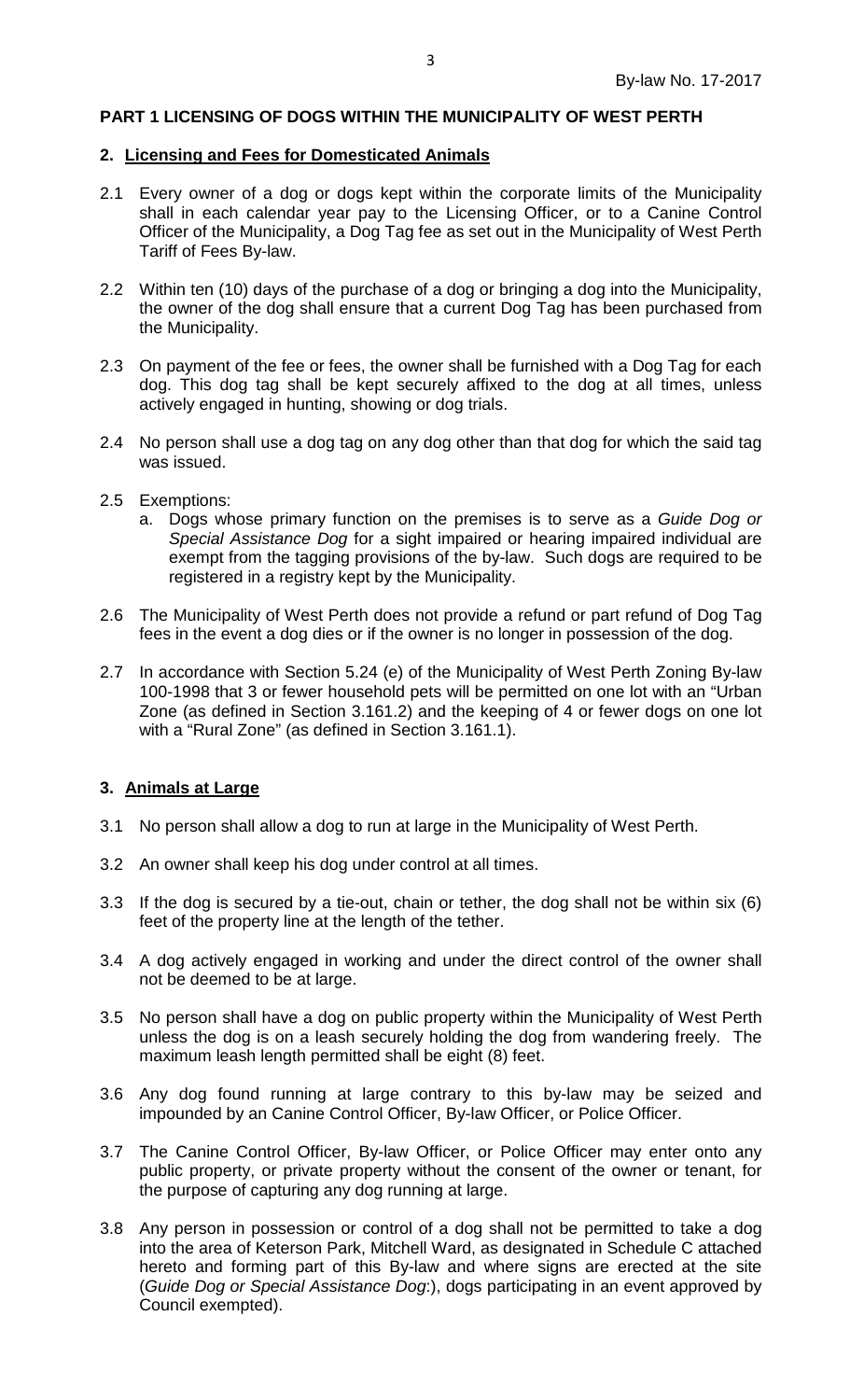- 3.9 Any person in possession or in control of a dog shall not be permitted to take a dog into the Mitchell & District Arena and Community Centre unless by written agreement (*Guide Dog or Special Assistance Dog*: exempted).
- 3.10 Any person in possession or in control of a dog shall not be permitted to take a dog into the Lions Pavilion at the Lions Park in the Mitchell Ward when a function is underway (*Guide Dog or Special Assistance Dog*: exempted).
- 3.11 Any person in possession or in control of a dog shall not be permitted to take a dog on to any bleachers or other such public seating areas in the Municipality of West Perth (*Guide Dog or Special Assistance Dog*: exempted).

## **4. Impoundment**

- 4.1 Where an dog has been seized and impounded by an Canine Control Officer or Police Officer or By-law Enforcement Officer, the owner has three (3) days from the time of impoundment to redeem the dog, by paying the required fees as established by the pound and the Municipality. The period of three (3) days shall be reckoned exclusive of the day on which the dog is seized, Saturdays, Sundays and statutory holidays.
- 4.2 Where a dog has been seized and impounded by an Canine Control Officer or Police Officer or By-law Enforcement Officer and the owner has not claimed the dog within three (3) days of seizure (as noted in Part 4.1, the dog may be disposed of in a humane manner as seen fit and the owner shall be liable for the payment of the pound fee, the boarding fee and any euthanasia and disposal fees as applicable and shall pay all fees on demand to the pound and/or Municipality of West Perth as applicable).
- 4.3 No dog shall be returned to the owner unless it has been licensed and registered in accordance with the provisions of Part I, Section 2 of this By-law.
- 4.4 When a dog is found running at large in the Municipality of West Perth and a danger exists to attempt seizure and/or the presence of a dog or the location in which it is found causes a danger or a nuisance, a person authorized to enforce the provisions of this By-law may terminate the dog or instruct another person to do so as safely and humanely as possible.

## **5. Dog Waste**

5.1 The owner of a dog or person in control of a dog, except a guide dog, shall remove forthwith and dispose of in a sanitary manner excrement left by the dog anywhere in the Municipality, other than the premises of the owner of the dog.

#### **PART II LICENSING OF KENNELS WITHIN THE MUNICIPALITY OF WEST PERTH**

#### **1. Kennel Application Requirements**

- 1.1 No person shall operate or continue to operate a kennel without a valid licence.
- 1.2 Every owner/operator of a kennel shall apply for and pay a licence fee in accordance with the Tariff of Fees By-law.
- 1.3 Each kennel must conform to Section 6 of the Zoning By-law and no kennel, run, pen or exercise yard shall be erected contrary to the provisions of such By-law.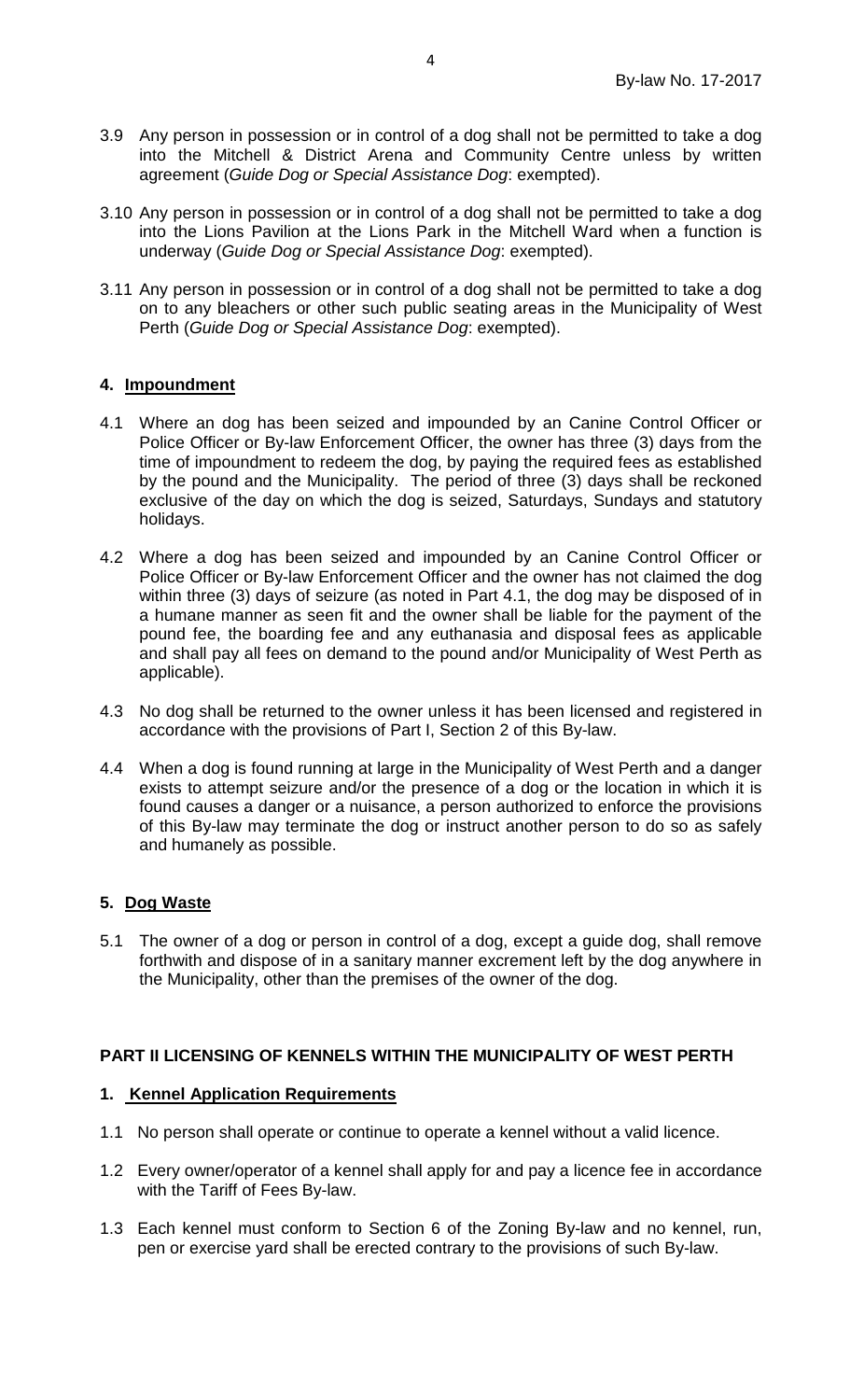- 1.4 An application for a kennel licence or renewal in accordance with Schedule "A" shall be submitted, including a detailed site plan and the appropriate fee as per the Tariff and Fees By-law, to the Licensing Officer.
- 1.5 Any applications for a new kennel shall be subject to a circulation of 300 metres (984.25 feet) from the property boundary prior to a decision by the Licensing Officer as to whether or not a licence shall be granted.
- 1.6 No kennel shall typically be located within a minimum of 30 metres (98.43 feet) of any road allowance.
- 1.7 In accordance with By-law 100-1998 (permitted uses) of the Municipality (Zoning Bylaw), a kennel shall be located only in an Agricultural Zone (A), or Light Industrial Zone (M1).
- 1.8 All kennel licences shall be valid for a one year period within the calendar year.
- 1.9 Kennel licences shall only be issued by the Licensing Officer of the Municipality of West Perth.
- 1.10 Every owner/operator of a kennel existing at the time of the passage of this by-law shall comply with the standards for kennels contained in this by-law within six (6) months of the passing of this by-law.
- 1.11 No person shall keep more than twenty (20) breeding, boarding or hunting/sledding/sporting type dogs in a kennel operation.

## **2. Minimum Standards**

- 2.1 All Kennels shall comply with the following minimum standards:
	- a. No dog shall be kept in unsanitary conditions including an accumulation of feces, odour, insect or rodent infestations;
	- b. The kennel building shall have floors and walls made of concrete or other impermeable material (including rigid plastic). Wire floors will not be permitted;
	- c. The floor of the kennel building shall be drained immediately after water is present. No water may sit on the floor of a kennel building. Any new kennel structure is required to install a self-drain with a maximum five (5) minute drain time;
	- d. The yards and runways associated with kennel operations shall have adequate shelter and protection from the elements.
	- e. Every kennel shall be properly equipped with accessible fresh water and adequate feed in stainless steel, clean and properly-sized dishes to maintain dogs in a healthy condition;
	- f. Dishes shall be raised off the floor a minimum of 2 inches to prevent the infiltration of bedding or excrement in the food or water. An exception shall be made in the case of whelping areas where there are unweaned puppies;
	- g. Every kennel shall be provided with adequate natural light, proper ventilation and sufficient heat to maintain healthy conditions specific to the breed of dog being housed;
	- h. Every kennel shall be constructed to provide the following pen minimum space per dog or sufficient room to permit the dog confined therein to stand normally to its full height, turn around easily and lie down in a fully extended position, whichever is greatest:
		- i. Up to 12 kgs 1.0 square meter per dog
		- ii. 12-30 kgs 2.0 square metres per dog
		- iii. 30-50 kgs 2.5 square metres per dog
		- iv. Over 50 kgs 3.0 square metres per dog
- 2.2 Group housing is suitable provided that the following regulations apply in addition to the regulations in Part II, Section 8: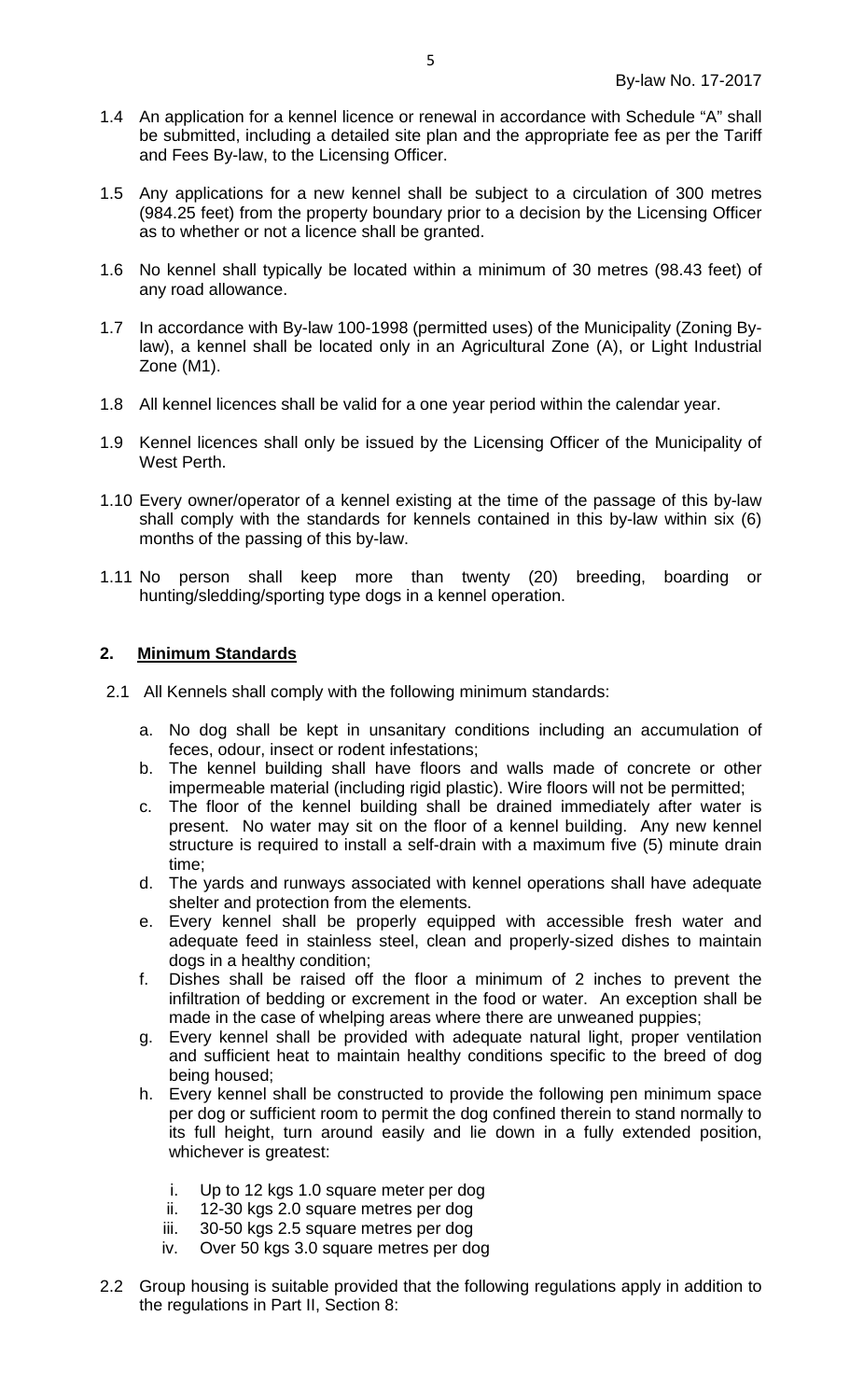- a. Any dog exhibiting vicious behavior or dominance aggression is housed separately;
- b. A dog under treatment for a communicable disease or suspected of harbouring a communicable disease is housed separately;
- c. Newly acquired dogs are isolated before full integration into group housing.

# **3. Record Keeping Requirements for Breeding Kennels**

- 3.1 Every owner of a licensed Breeding Kennel shall maintain records with the following minimum information:
	- a. Dates of arrival and departure of all individual dogs.
	- a. Breeding and identification records of all whelping bitches and stud dogs and the results of litters;
	- b. Age and breed of all dogs kept and sold;
	- c. Names and addresses of the purchasers of individual dogs

## **4. Breeding Kennel Conditions**

- 4.1 Every Breeding Kennel shall maintain the whelping bitch in a separate accommodation from the balance of the dogs in the kennel.
- 4.2 The whelping box shall be constructed with four sides and a floor made from impermeable materials.
- 4.3 Adequate supplemental heat shall be provided at all times.
- 4.4 All breeding kennels shall provide sufficient designated space for the proper enrichment and socializing of puppies to be offered for sale.

## **5. Breeding Kennel Application Requirements**

- 5.1 Every Owner applying for a Licence for a Breeding Kennel shall annually submit the following documentation to the Licensing Officer:
	- a. in the case of a Breeding Kennel all dogs must be or able to be registered as pure-bred dogs and owners must provide proof of active membership in the Canadian Kennel Club or any other Association incorporated under the Animal Pedigree Act (Canada); and
	- b. in all cases, written clearance from the OSPCA, a veterinarian or the By-law Enforcement Officer, assuring compliance with Part II, Section 9 of this By-law, with any associated costs borne by the applicant; and
	- c. in all cases, a site plan drawn to scale, as set out in Schedule A, showing the location of all buildings or structures on the subject property, including the location of all buildings or structures to be used for Kennel purposes. The site plan must also specify the distance which separates the Kennel buildings, structures, dog runs and facilities from all property lines and all buildings, including any residential buildings situated on the adjacent properties; and
	- d. in all cases, a list of all dogs to be kept at the subject property, including both purebreds and non-purebreds, noting verification of current rabies vaccination for each dog (except where there is proof that they are under 3 months of age); and
	- e. as applicable, the Annual Breeding Kennel Licence Fee as set out in the Municipal Tariff and Fees By-law; and
	- f. Sworn Declaration by the Owner that he/she has never been convicted under Section 446 of the Criminal Code of Canada pertaining to animal cruelty; and
	- g. Proof of insurance by way of a Certificate of Insurance showing a minimum limit of \$2,000,000 (Two Million Dollars) in Commercial General Liability; and
	- h. Clearance from the Municipality of West Perth Building Department, which is responsible for septic system approvals and/or sewage system approvals. Such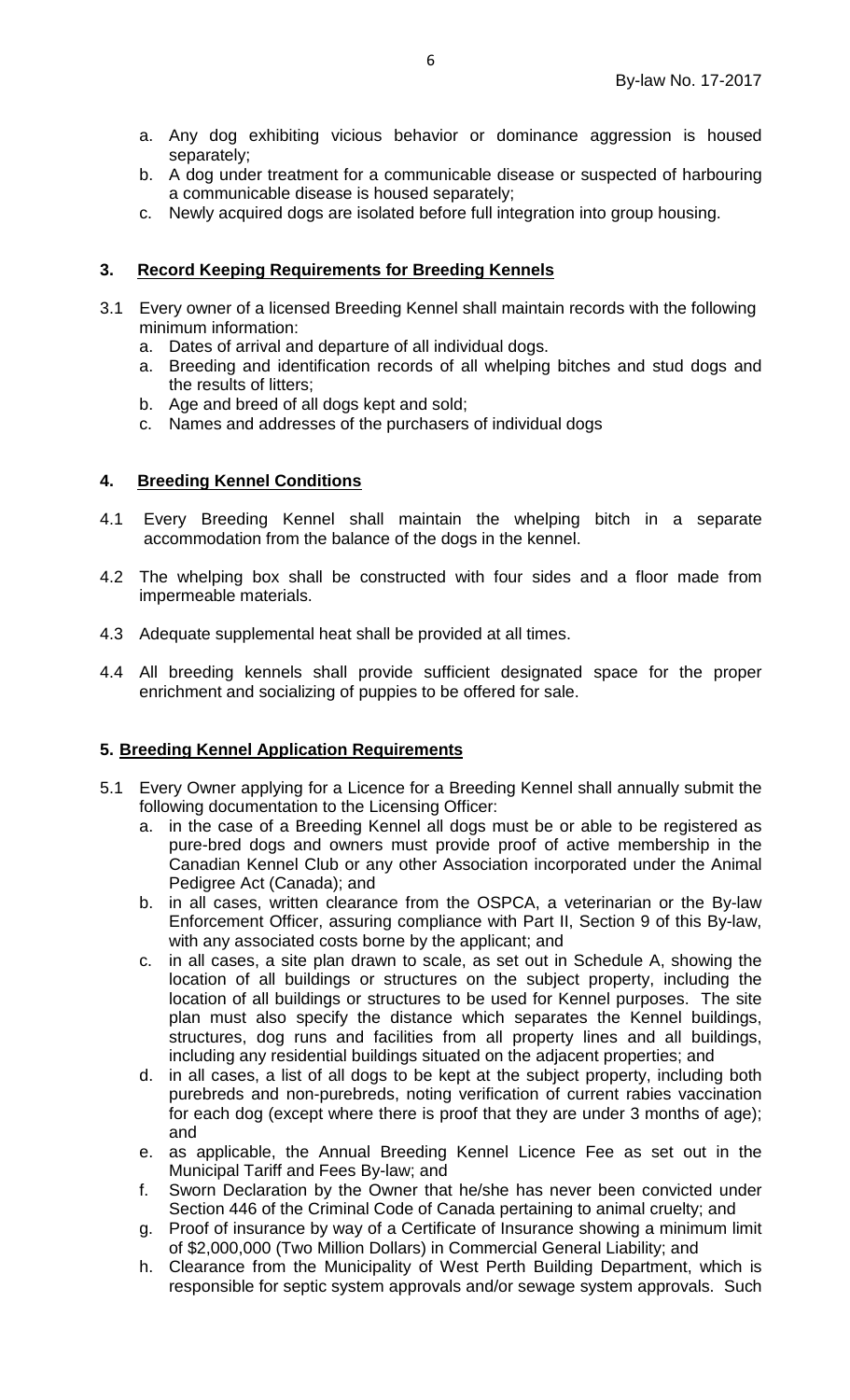clearance is required for the initial licence issued to a Kennel and is not required for any annual renewal.

## **6. Boarding Kennel Application Requirements**

- 6.1 Every owner applying for a Licence for a Boarding Kennel annually shall submit the following documentation:
	- a. in all cases, a record of all dogs kept at the subject property, noting verification of current rabies vaccination for each dog (except where there is proof that they are under 3 months of age), addresses and names of owners and any applicable information;
	- b. written clearance from the OSPCA, a veterinarian or the By-law Enforcement Officer, assuring compliance with Part II, Section 9 of this By-law, with any associated costs borne by the applicant; and
	- c. a site plan drawn to scale, as set out in Schedule A, showing the location of all buildings or structures, on the subject property, including the location of all buildings, structures, dog runs or facilities to be used for a Kennel. The site plan must also specify the distance which separates the Kennel from all property lines and all buildings, including any residential buildings situated on the adjacent properties; and
	- d. as applicable, the Annual Boarding Kennel Licence Fee Tariff and Fees Bylaw; and
	- e. sworn Declaration by the Owner that he/she has never been convicted under Section 446 of the Criminal Code of Canada pertaining to animal cruelty; and
	- f. proof of insurance by way of a Certificate of Insurance showing a minimum limit of \$2,000,000 (Two Million Dollars) in Commercial General Liability; and
	- g. clearance from the Municipality of West Building Department, which is responsible for septic system approvals and/or sewage system approvals. Such clearance is required for the initial licence issued to a Kennel and is not required for any annual renewal.

#### **7. Hunting/Sporting Kennel Application Requirements**

- 7.1 In the case of a Kennel for sled dogs, proof of active participation or registration in dog sled or similar races within the previous or upcoming twelve (12) months as may be deemed acceptable by the Licensing Officer; or
- 7.2 In the case of a Kennel for hunting or sporting dogs, proof of active membership in an Association incorporated under the Animal Pedigree Act (Canada) for registered hunting dogs; or proof of active membership in an Association for the purpose of Hunting Dog Training or Trailing; or a Hunting Dog Licence for each dog issued by the Ministry of Natural Resources within the previous twelve (12) months; or such other proof of active participation or registration in hunting activities within the previous or upcoming twelve (12) months as may be deemed acceptable by the Licensing Officer; and
- 7.3 Written clearance from the OSPCA, a veterinarian or the By-law Enforcement Officer, assuring compliance Part II, Section 9 of this By-law, with any associated costs borne by the applicant;
- 7.4 A site plan drawn to scale showing the location of all buildings or structures, on the subject property, including the location of all buildings, structures, dog runs or facilities to be used for a kennel. The site plan must also specify the distance which separates the Kennel from all property lines and all buildings, including any residential buildings situated on the adjacent properties; and
- 7.5 Annual Hunting /Sporting and Dog Sled Kennel Licence fee as set out in the Tariff and Fees By-law;
- 7.6 Sworn declaration by the Owner that he/she has never been convicted under Section 446 of the Criminal Code of Canada pertaining to animal cruelty; and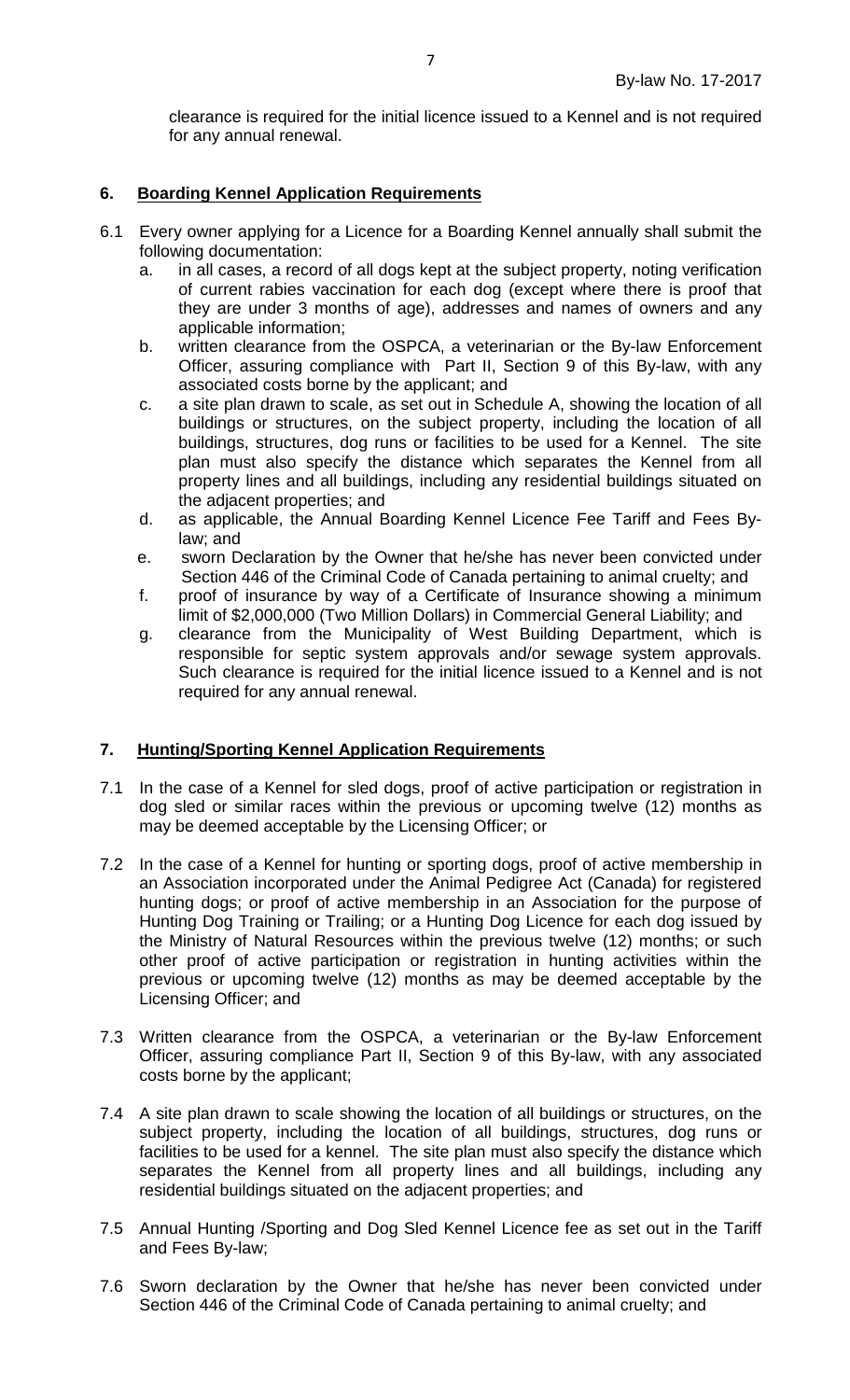- 7.7 Proof of insurance by way of a Certificate of Insurance showing a minimum limit of \$2,000,000.00 ( Two Million Dollars) in Commercial General Liability; and
- 7.8 Clearance from the Municipality of West Perth Building Department, which is responsible for septic system approvals and/or sewage system approvals. Such clearance is required for the initial licence issued to a Kennel and is not required for any annual renewal.

### **8. Confinement and Control of Domestic Canines**

- 8.1 All dogs shall be confined inside the Kennel during the hours of 10:00 p.m. to 7:00 a.m.
- 8.2 The Owner of a Kennel shall maintain control of all dogs under his/her care at all times.
- 8.3 The Owner of a Kennel shall maintain compliance with applicable Municipal By-laws at all times.

#### **9. Complaints**

- 9.1 In the event that a complaint is received by the Municipality that the Owner is not in compliance with the Minimum Standards set out in Part II, Sections 5, 6 or 7 of this By-law:
	- a. the By-law Enforcement Officer shall be directed to investigate the matter and report to the Licensing Officer.
	- b. Upon receipt of the By-law Enforcement Officer's Report, the Municipality may request, at the Owner's expense, that the OSPCA or Veterinarian re-inspect and provide an up-to-date approval in accordance with Part II, Section 8 of this By-law.
	- c. In the event that the Owner is found in contravention to environmental laws pertaining to the disposal of waste, the By-law Enforcement Officer may take whatever action is deemed appropriate under the provisions of the applicable by-law.
	- d. In the event that the Owner is unable or unwilling to obtain an up-to-date approval from the OSPCA or Veterinarian, or the Municipality of West Perth Building Department which is responsible for septic system and/or sewage system approvals, where applicable, the Officer shall commence proceedings to revoke the Licence under Part II, Section 16 of this By-law.
	- e. In the event that a complaint is received by the Municipality that the Owner is not in compliance with the Confinement and Control provisions set out in Part II, Section 8 of this By-law: the By-law Enforcement Officer shall be directed to investigate the matter and complete a report to be filed with the Licensing Officer.
	- f. In the event that the Owner is found in contravention of Part II, Section 2 of this By-law or Zoning Bylaw, the Officer may take whatever action is deemed appropriate under the provisions of the applicable by-law.
	- g. In the event that the Owner is unable or unwilling to comply with the provisions of this By-Law, the By-law Enforcement Officer shall commence proceedings to revoke the Licence under Part II, Section 10 of this By-law.

#### **10. Revocation of Licence**

- 10.1 Any Licence issued under the provisions of this By-law may be revoked prior to expiration for any breach of the provisions of this By-law.
- 10.2 After having given notice in writing, the Municipality may, at any time, revoke a Kennel Licence when it is of the Licensing Officers opinion that the continued operation of a Kennel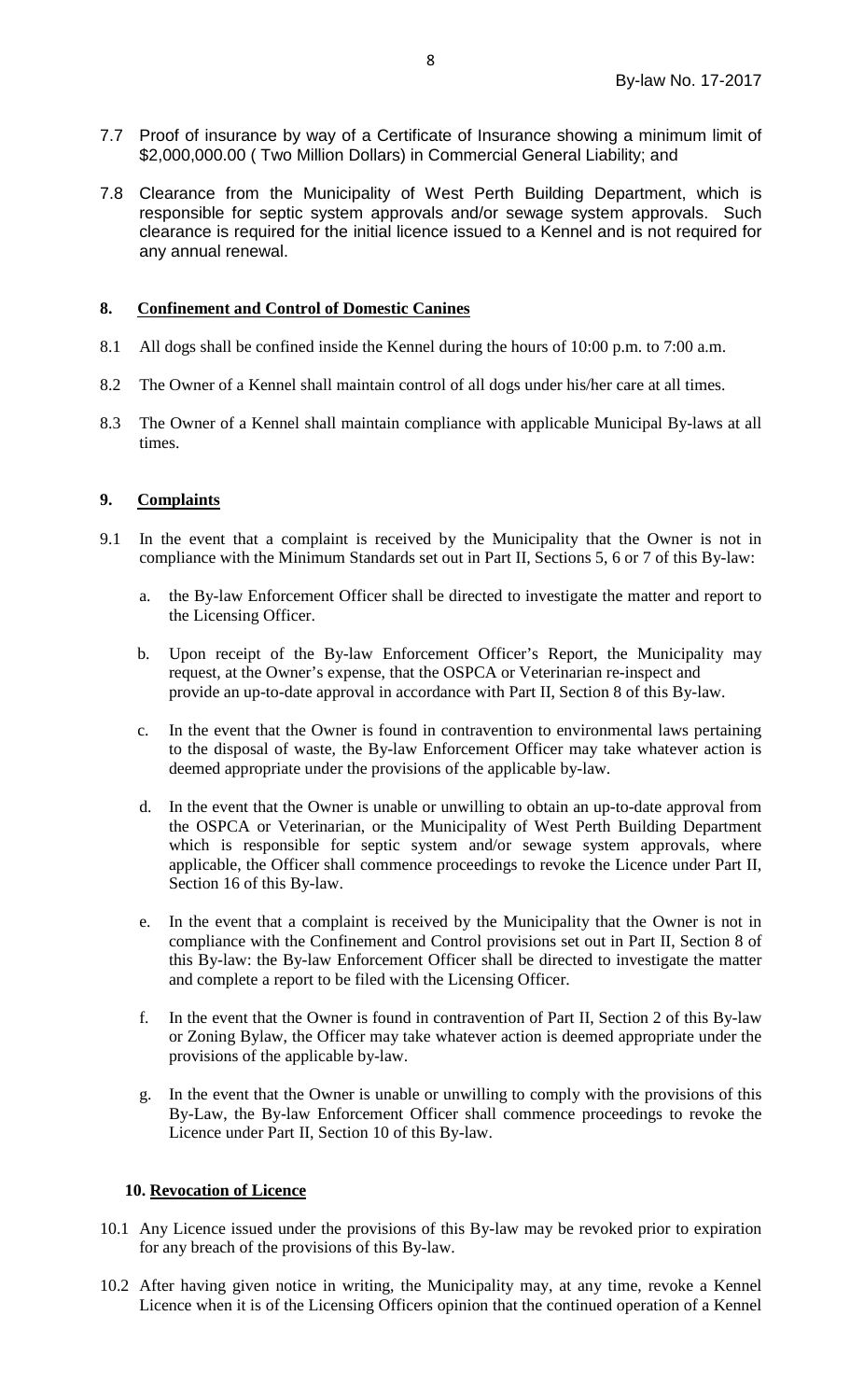is not in the best interest of the Municipality. Such grounds for cancellation may include unresolved problems of noise, sanitation, care of dogs or uses other than permitted by the Kennel Licence.

- 10.3 The written notice shall be delivered in person or mailed by prepaid registered mail to the registered owner of the kennel.
- 10.4 Prior to the revocation of the Licence, the By-law Enforcement Officer shall give Notice in writing to the Owner by regular mail or personal delivery and the Owner may apply for a hearing to the Licensing Officer within ten (10) days from the date of the notice, following the same procedures as set out in Section 10.8.
- 10.5 Upon receipt of a request for a hearing, the Licensing Officer shall arrange for such and give Notice of the date, time and location of the hearing shall be given to the Owner in writing by regular mail or personal delivery not less than seven (7) days prior to the hearing.
- 10.6 The Licensing Officer shall review the application for a Licence together with the By-Law Enforcement Officer's reasons for revocation and/or recommendations for conditions to be placed on any Licence and shall hear the Owner or Agent's verbal or written submissions as to how the application fulfils the requirements of this By-law.
- 10.7 The Licensing Officer may, in rendering its decision, place special conditions on the Licence.
- 10.8 The Licensing Officer shall give written Notice of their decision to the Owner in writing by regular mail or personal delivery within ten (10) days of the decision.
- 10.9 The Licensing Officer's decision shall be final and not subject to further review.

#### **11. Kennel Inspections/Posting of Licence**

- 11.1 Every person who holds a kennel licence or the owner/operator of the kennel shall, at all reasonable hours, be open to inspection by the Municipality's Canine Control Officer and/or the By-law Enforcement Officer, Ontario Society for the Prevention of Cruelty to Animals, Police Officer, or any such other person trained in the area of disease control and sanitation as may be appointed by Council, or any other person authorized to do so under any Provincial or Federal Legislation.
- 11.2 Every person who holds a kennel licence or the owner/operator of the kennel shall keep the licence posted in a conspicuous place on the premises and shall, when so requested by any person authorized by the Municipality produce such licence for inspection.

## **12. Miscellaneous Matters**

- 12.1 The Municipality, its agents, Canine Control Officer shall not be liable for damages or compensation for any dog injured or killed under the provisions of this By-law and no such damages or compensation shall be paid to any person.
- 12.2 No owner or occupier of said kennel shall keep more than twenty (20) dogs on any one property. The provisions of this section do not apply to:
	- a. an animal hospital or veterinary clinic;
	- b. a pet store;
	- c. an Ontario Humane Society shelter or the Pound designated by this By-law;
- 12.3 The owner of a dog shall not permit such dog to make any clearly audible noise which is likely to disturb the inhabitants of the Municipality.
- 12.4 A Canine Control Officer, Police Officer or By-law Enforcement Officer may seize any dog that is being neglected, is sick or has suffered serious injury, or represents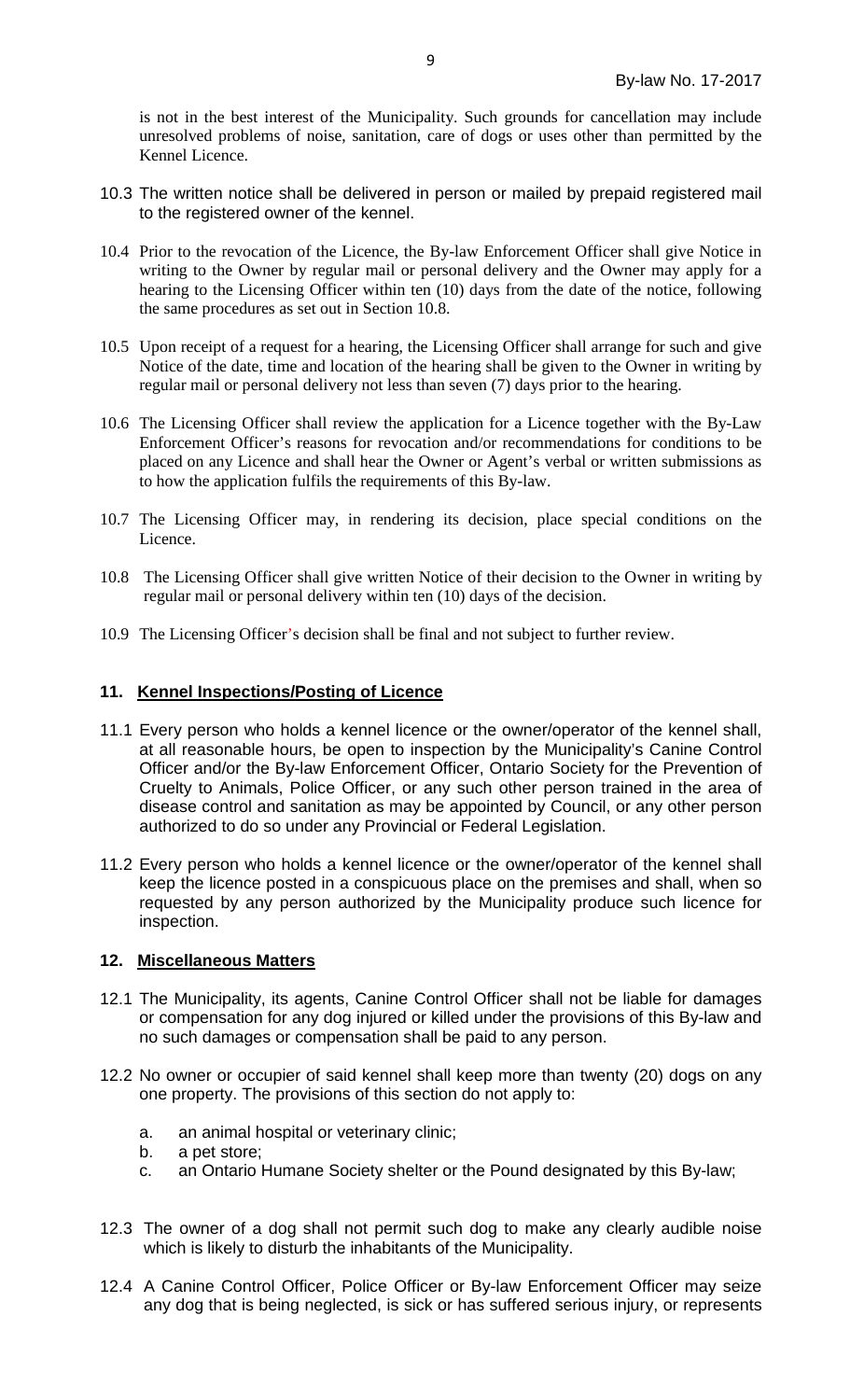a threat to the safety of persons or animals and may order its termination without delay and without the owner's permission by reason of the said dog being suspected rabid, or unduly suffering, or for reasons of safety to persons or animals. No damage or compensation shall be recovered on account of its termination, or other disposition.

- 12.5 Upon the issuance of a Kennel Licence under this By-law, the Owner shall be exempt from the purchase of dog tags under Part I, Section 2 of this By-law.
- 12.4 The three (3) dog limit in an urban zone and four (4) dog limit in a rural zone shall apply where the dog is a domestic pet and is not belonging to a kennel for the purposes of breeding, boarding or sporting/hunting.

## **13. Administration, Enforcement and Inspections**

- 13.1 This By-law shall be administered by the Licensing Officer of the Municipality of West Perth or such other person or persons as Council may appoint.
- 13.2 This By-law shall be enforced by the By-law Enforcement Officer, or any other Officer appointed by Council for that purpose, as defined herein or such other person or persons as the Council may appoint.
- 13.3 An Officer under this By-law:
	- a. has the power to enter upon and examine any building, structure, run or facility, or part thereof, used for a Breeding, Boarding or Hunting/Sporting/Sled Dog Kennel purposes at any reasonable time or times; and
	- b. may be accompanied by such other person or persons as they deem necessary to properly carry out their duties under this By-law.

#### **14. Offences**

- 14.1 Every person who:
	- a. hinders, disturbs, or obstructs any Officer in the carrying out of their duties under this By-law, or;
	- b. contravenes any provision of this By-law is guilty of an offence and subject to a penalty pursuant to the Provincial Offences Act, R.S.O. 1990, P. 33 as amended.
- 14.2 The conviction of an offender upon the breach of any provisions of this By-law shall not operate as a bar to prosecution against the same offender upon any continued or subsequent breach of any provisions of the Municipal Act, 2001, R.S.O., as amended from time to time.

#### **15. Voluntary Payment of Penalties**

- 15.1 Notwithstanding any other provisions of the Part in respect to penalties for a violation of the provisions of this By-law, any person, upon presentation of a certificate of offence issued by a Police Officer or By-law Enforcement Officer alleging commission of any offences under this By-law set out in Schedule "B" may, pay out of Court within the time limit specified on the said infraction notice, the penalty set out for such offences as indicated in Schedule "B" to this By-law. Upon such payment no further proceedings shall be taken under this By-law in respect to the said alleged offence.
- 15.2 If voluntary payment is not made in accordance with the procedure provided in Section 15.1 of this Part, the procedures of the Provincial Offences Act, or any successors thereof, shall apply.
- 15.3 If any court of competent jurisdiction finds that any of the provisions of this By-law are ultra vires the jurisdiction of Council, or are invalid for any reason, such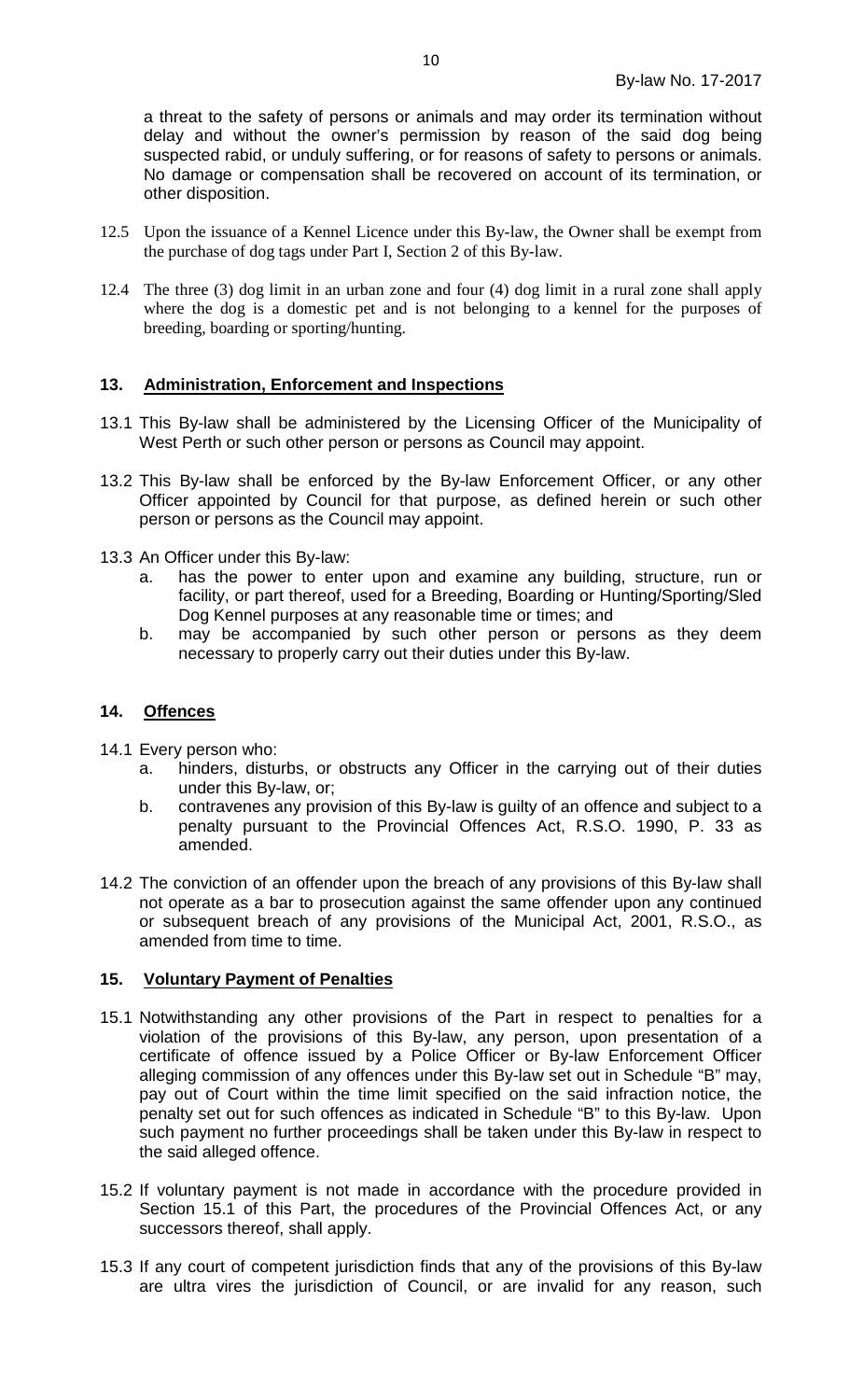provisions shall be deemed to be severable and shall not invalidate any of the other provisions of the By-law which shall remain in full force and effect

#### **16. Miscellaneous**

- 16.1 Where the context permits, words imparting the singular member of or the masculine gender, also include more than one persons, parties or things of the same kind than one and female as well as male.
- 16.2 This By-law may be cited as the Canine Control and Kennel By-law.

## **17. Enactment**

- 17.1 This By-law shall come into effect upon the final passing thereof.
- 17.2 This By-law repeals By-law 026-2013.

Read a first and second time this 27<sup>th</sup> day of February, 2017.

Read a third time and finally passed this 27<sup>th</sup> day of February, 2017.

**\_\_\_\_\_\_\_\_\_\_\_\_\_\_\_\_\_\_\_\_\_\_\_\_\_\_\_\_\_\_\_\_\_\_\_** Mayor Walter McKenzie

\_\_\_\_\_\_\_\_\_\_\_\_\_\_\_\_\_\_\_\_\_\_\_\_\_\_\_\_\_\_\_\_\_\_ Interim Clerk Susan Duke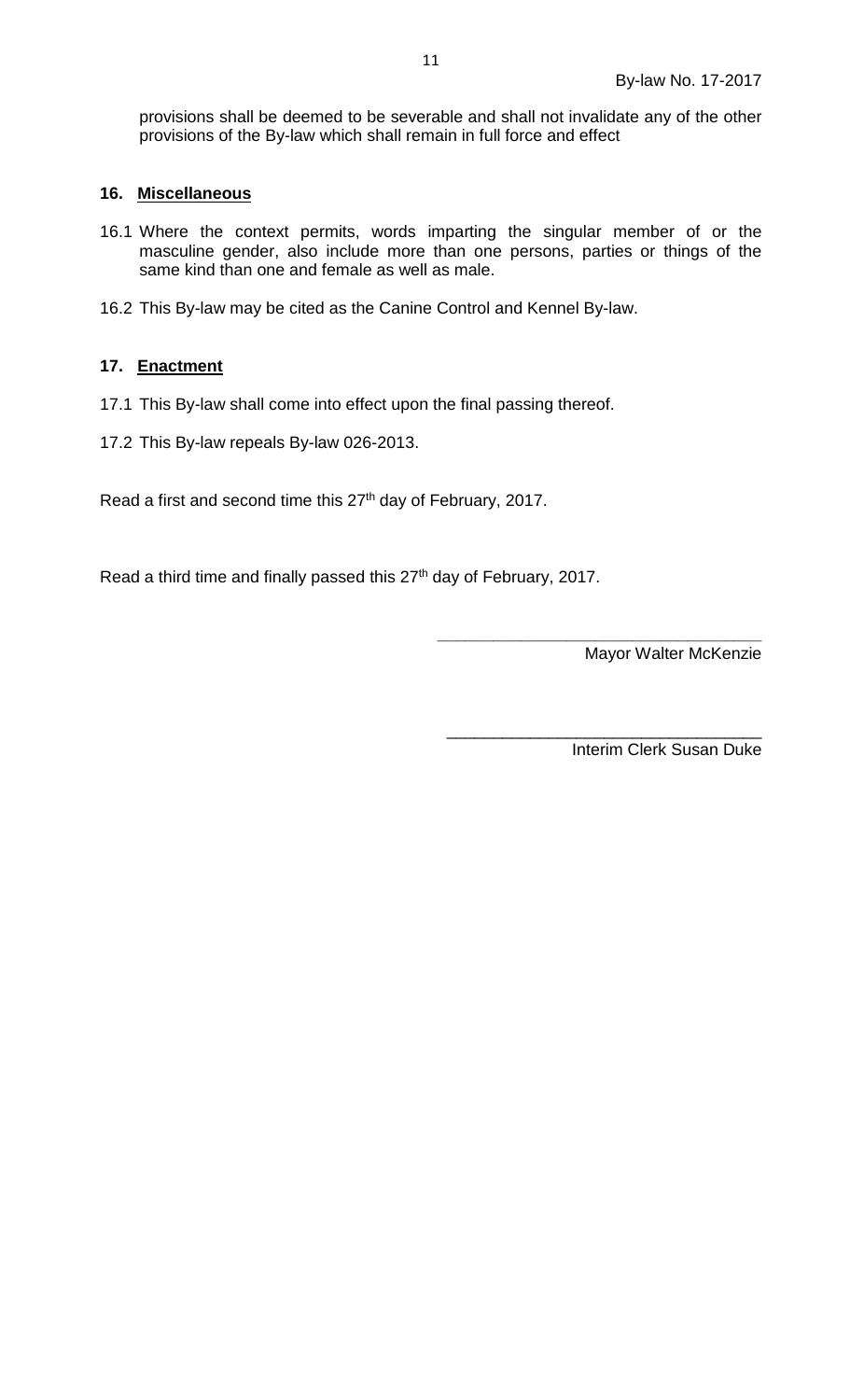٦

# **Schedule "A" The Corporation of the Municipality of West Perth Kennel Licence Application**

New application  $\square$  Renewal  $\square$ 

Check one of the following:

- **Hunting/sporting/dog sled**
- **Breeding**
- **Boarding**

Mandatory attachments to this application must include:

- Site Plan
- Certificate of Insurance showing a minimum limit of \$2,000,000.00 (two million dollars) in Commercial General Liability.
- Clearance from By-law Enforcement Officer
- Proof of current rabies vaccination for each dog
- For Breeding Kennel Licence-Canadian Kennel Club Membership or registration details from an Association incorporated under the Animal Pedigree Act (Canada)
- Sworn Declaration by the owner that the kennel owner/operator has never been convicted under Section 446 of the Criminal Code of Canada pertaining to animal cruelty
- Clearance from the Municipality of West Perth Building Department in respect to septic system approvals and/or sewage system approvals (for the initial licence issued).
- Any other specific information or documentation as required by this By-law or the Licensing Officer.

**\*Owner**: only the registered owner of the property may apply for a Kennel Licence

|             | Name: <u>2000 - 2000 - 2000 - 2000 - 2000 - 2000 - 2000 - 2000 - 2000 - 2000 - 2000 - 2000 - 2000 - 2000 - 2000 - 2000 - 2000 - 2000 - 2000 - 2000 - 2000 - 2000 - 2000 - 2000 - 2000 - 2000 - 2000 - 2000 - 2000 - 2000 - 2000 </u> |     |                                                                                    |                 |  |  |
|-------------|--------------------------------------------------------------------------------------------------------------------------------------------------------------------------------------------------------------------------------------|-----|------------------------------------------------------------------------------------|-----------------|--|--|
|             |                                                                                                                                                                                                                                      |     |                                                                                    |                 |  |  |
|             |                                                                                                                                                                                                                                      |     |                                                                                    |                 |  |  |
|             |                                                                                                                                                                                                                                      |     |                                                                                    |                 |  |  |
|             |                                                                                                                                                                                                                                      |     |                                                                                    |                 |  |  |
|             |                                                                                                                                                                                                                                      |     |                                                                                    |                 |  |  |
|             |                                                                                                                                                                                                                                      |     |                                                                                    |                 |  |  |
|             |                                                                                                                                                                                                                                      |     | Legal description of property on which Kennel/Boarding Facility is to be operated: |                 |  |  |
|             |                                                                                                                                                                                                                                      |     | Lot: Con.: 911 No: ________ Road/Line: Ward: ______                                |                 |  |  |
|             | Professional affiliation of owner (or operator)                                                                                                                                                                                      |     |                                                                                    |                 |  |  |
|             |                                                                                                                                                                                                                                      |     |                                                                                    |                 |  |  |
|             |                                                                                                                                                                                                                                      |     |                                                                                    |                 |  |  |
|             | Other: ____________________________                                                                                                                                                                                                  |     | Association: ___________________________                                           |                 |  |  |
|             |                                                                                                                                                                                                                                      |     | $(specify):$ $\qquad$                                                              |                 |  |  |
|             |                                                                                                                                                                                                                                      |     |                                                                                    |                 |  |  |
| <b>Name</b> | <b>Breed</b><br>$*$ lleo conorato $\qquad \qquad$                                                                                                                                                                                    | Age | <b>CKC or other</b><br>rogictration   Curront                                      | <b>Proof of</b> |  |  |

| .<br>*Use separate<br>sheet for<br>additional dogs | pivvu | луч | <b>VITY VI VUIVI</b><br>registration<br>CK | וש וטטו ו<br><b>Current</b><br><b>Rabies</b><br><b>Attached</b> |
|----------------------------------------------------|-------|-----|--------------------------------------------|-----------------------------------------------------------------|
|                                                    |       |     |                                            |                                                                 |
|                                                    |       |     |                                            |                                                                 |
|                                                    |       |     |                                            |                                                                 |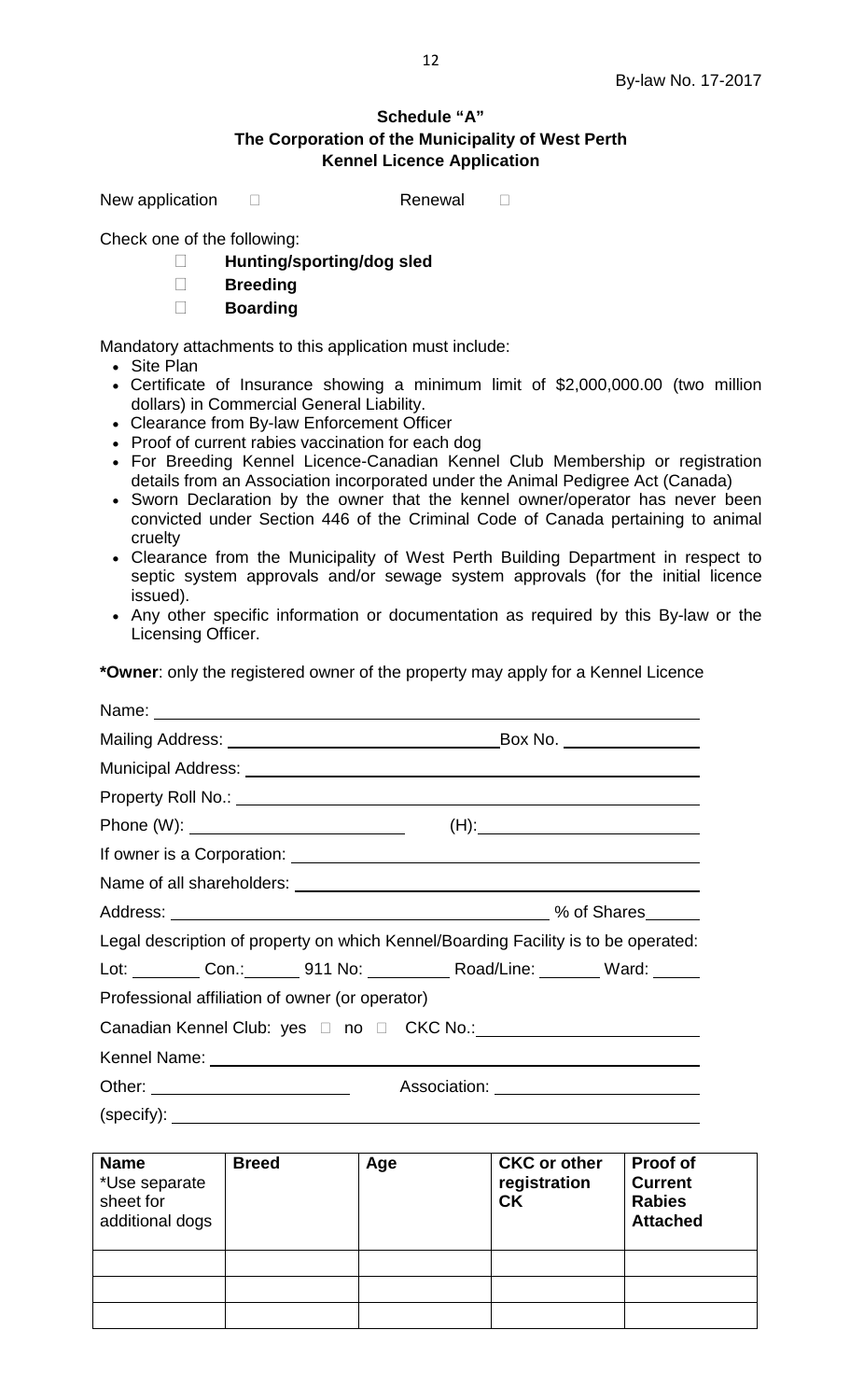# Page 2 of Kennel Licence Application Form

I hereby certify that records kept in accordance with Part II Section 5 and Section 6 of the current By-law 17-2017, are available for review by the Licensing or By-law Enforcement Officer at any time. I hereby certify that the information given in this application is accurate and complete to the best of my knowledge.

**Signature** 

Owner of property

Date

**Signature** 

Occupier of premises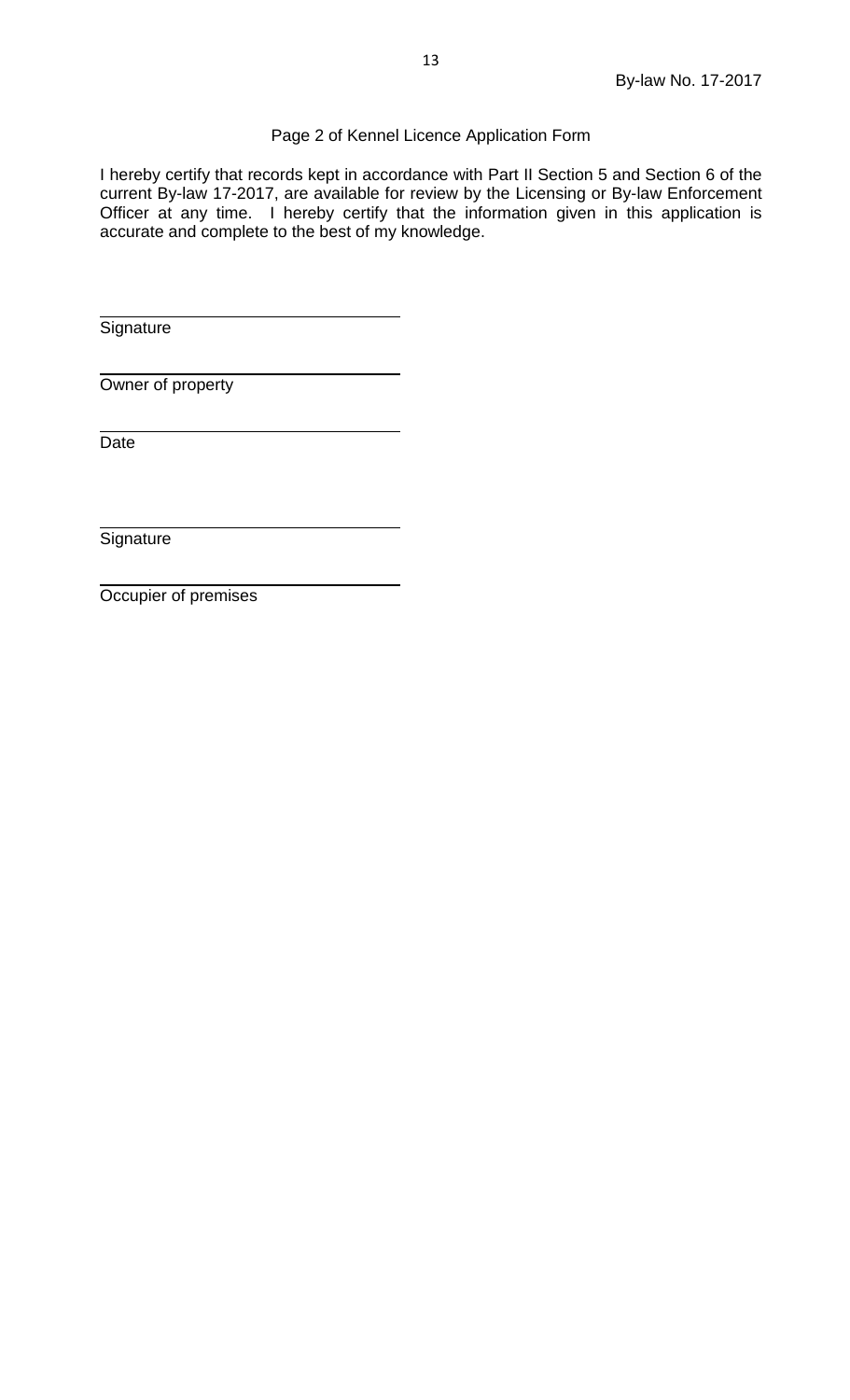## Page 3 of Kennel Licence Application Form

Renewal of kennel licence only:

Changes to the Kennel Site Plan, apply in writing to the By-law Office for approval of any changes that would alter the Site Plan on file.

New kennel licence: complete the following Kennel Site Plan.

Diagram of premises and surrounding area showing:

- 1. Location of buildings;
- 2. Dog runs or facilities to be used by Boarding Facility;
- 3. Neighbouring buildings within 300 metres (984.25 feet).

#### **Distances must be shown**

Kennels are only permitted in the Agricultural Zone and the Light Industrial Zone within the Municipality of West Perth. New Kennels and additions to existing kennels must be located at a distance of not less than 150 metres (492.12 feet) from a dwelling or commercial, industrial, institutional and park and recreation uses situated on adjacent lots and must be located at a distance of not less than 300 metres (984.25 feet) from land zoned in a Residential, Hamlet/Village Zone as per Zoning By-law, Section 6.9.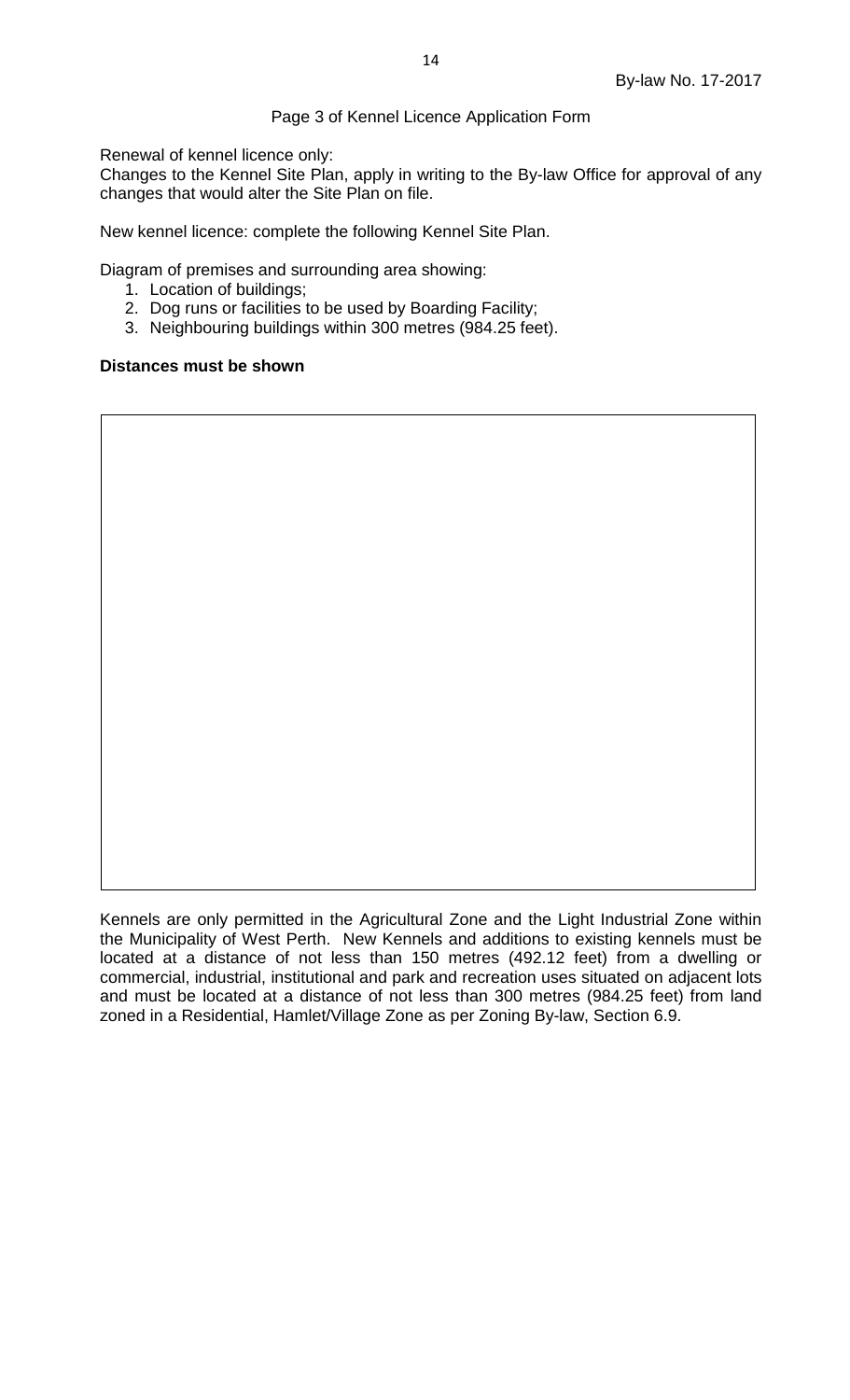#### **Corporation of the Municipality of West Perth Bylaw 17-2017 Keeping of Dogs Part I Provincial Offences Act Schedule B**

| <b>Item</b> | <b>Short form wording</b>                                                            | <b>Provisions creating or</b><br>defining offense | <b>Set fine</b>                           |
|-------------|--------------------------------------------------------------------------------------|---------------------------------------------------|-------------------------------------------|
| 1.          | Own, keep or harbor<br>unlicensed dog.                                               | Part I Section 2 (2.1)                            | \$150.00                                  |
| 2.          | Owner-permit dog to run at<br>large.                                                 | Part I Section 3 (3.1)                            | \$150.00                                  |
| 3.          | Permit dog to wander freely.                                                         | Part I Section 3 (3.5)                            | \$150.00                                  |
| 4.          | Permit dog in Keterson Park.                                                         | Part I Section 3 (3.8)                            | \$300.00                                  |
| 5.          | Permit dog in Mitchell and<br><b>District Arena and Community</b><br>Centre.         | Part I Section 3 (3.9)                            | \$300.00                                  |
| 6.          | Permit dog in Lions Pavilion at<br>Lions Park.                                       | Part I Section 3 (3.10)                           | \$300.00                                  |
| 7.          | Permit dog on bleacher or<br>public seating.                                         | Part I Section 3 (3.11)                           | \$300.00                                  |
| 8.          | Fail to remove dog waste.                                                            | Part I Section 5 (5.1)                            | \$150.00                                  |
| 9.          | Own, operate or continue to                                                          | Part II Section 1 (1.1)                           | \$500.00                                  |
|             | operate a kennel without a<br>valid licence                                          |                                                   | (as ordered<br>July 19, 2016)             |
| 10.         | Dog kept in unsanitary<br>conditions                                                 | Part II Section 2 (2.1) (a.)                      | \$300.00<br>(as ordered<br>July 19, 2016) |
| 11.         | Fail to equipped with<br>accessible/adequate fresh<br>water and feed                 | Part II Section 2 (2.1) (e.)                      | \$300.00<br>(as ordered<br>July 19, 2016) |
| 12.         | Fail to provided adequate<br>natural light, proper ventilation<br>or sufficient heat | Part II Section $2(2.1)(g.)$                      | \$300.00<br>(as ordered<br>July 19, 2016) |
| 13.         | Fail to provide minimum space<br>per dog                                             | Part II Section 2 (2.2) (h)                       | \$300.00<br>(as ordered<br>July 19, 2016) |
| 14.         | Fail to house aggressive dog<br>separately.                                          | Part II Section 2 (2.2) (a.)                      | \$300.00<br>(as ordered<br>July 19, 2016) |
| 15.         | Fail to house dog with<br>communicable disease<br>separately                         | Part II Section 2 (2.2) (b)                       | \$300.00<br>(as ordered<br>July 19, 2016) |
| 16.         | Fail to isolate new dog                                                              | Part II Section 2 (2.2) (c)                       | \$300.00<br>(as ordered<br>July 19, 2016) |
| 17.         | Fail to maintain records.                                                            | Part II Section 3 (3.1)                           | \$300.00                                  |
| 18.         | Fail to confine dog between<br>10:00 p.m. and 7:00 a.m.                              | Part II Section 8 (8.1)                           | \$300.00                                  |
| 19.         | Fail to maintain control of dog.                                                     | Part II Section 8 (8.2)                           | \$300.00                                  |

**NOTE:**

 **The general penalty provision for the offenses listed above is Section 14.1 ( b ) of By-law 17-2017 a certified copy of which is has been filed.**